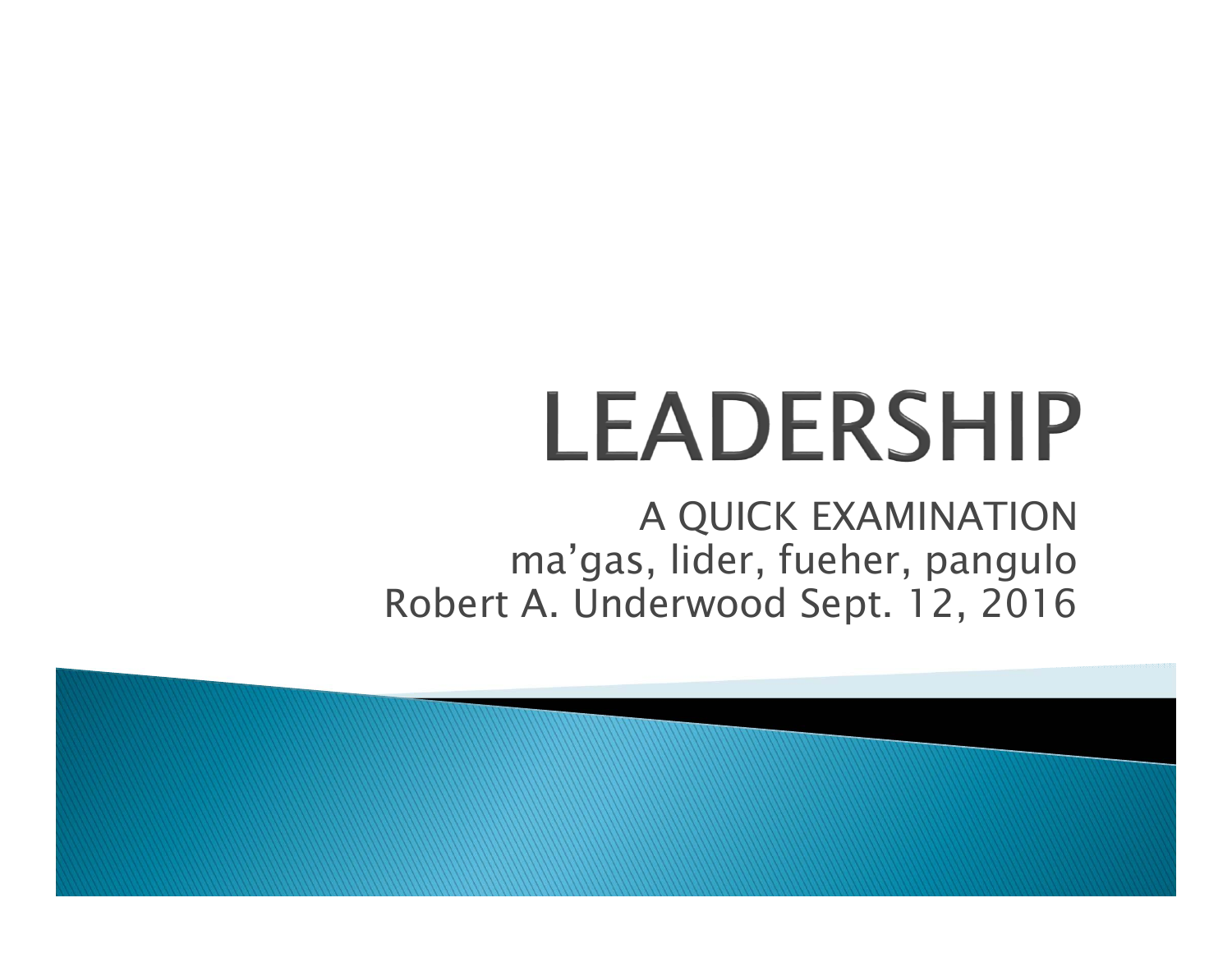#### **LEADERSHIP: action words**

- orders, directs, instructs
- encourages, inspires, motivates
- corrects, monitors, evaluates
- explains, clarifies, interprets

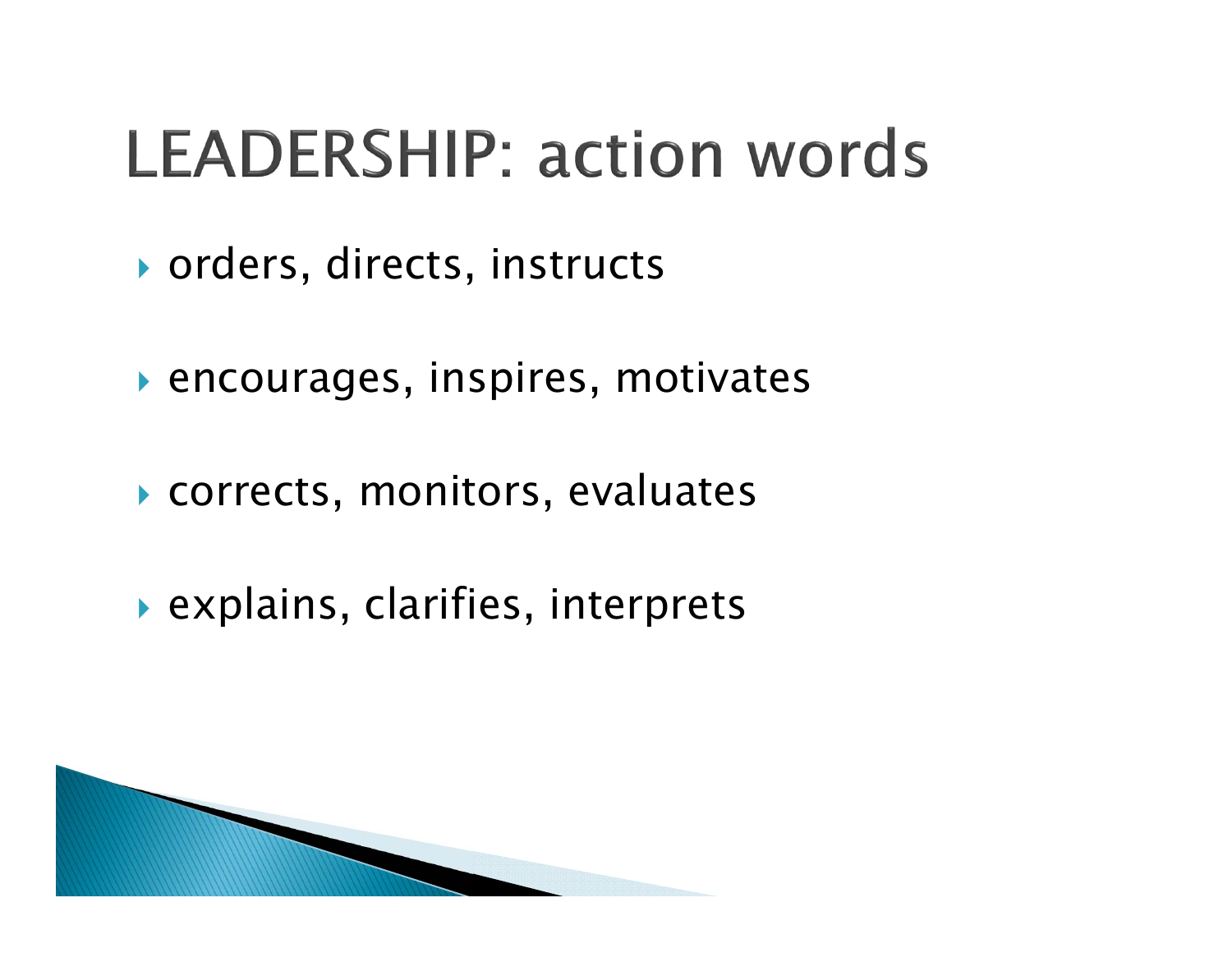## **SEPARATING FUNCTIONS**

- ADMINISTRATION
	- a given- what do you administrate
- **MANAGEMENT** 
	- aor's what do you manage
- LEADERSHIP
	- organizational movement

#### IN DESCENDING ORDER

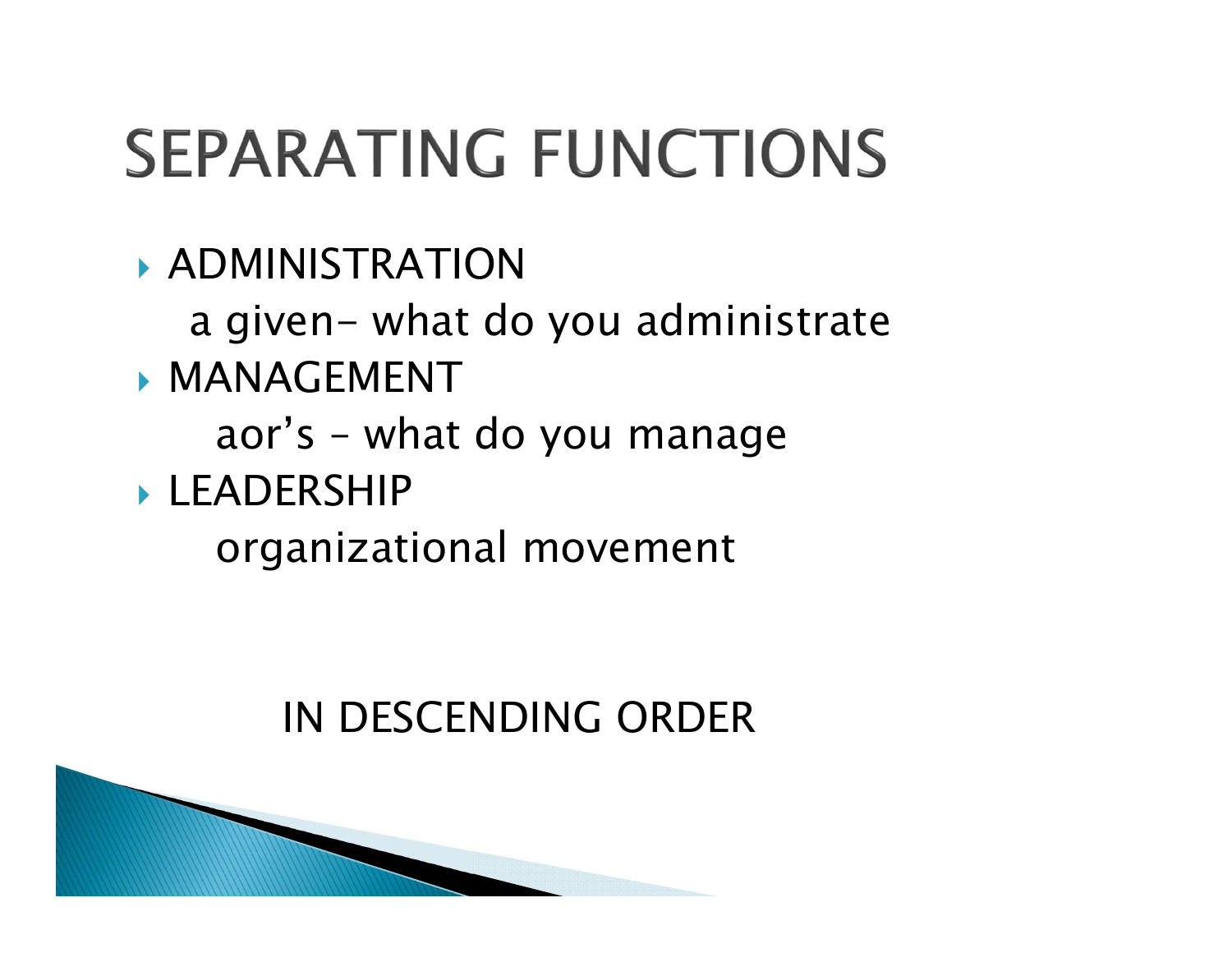## **QUOTATIONS**

- "You manage things; you lead people." Admiral Grace Murray Hopper, USN
- "Great leaders are almost always great simplifiers, who can cut through argument, debate and doubt to offer a solution everybody can understand." – Gen. Colin Powell
- "Always do right. It will gratify some people and astonish the rest." – Mark Twain
- "You cannot be a leader, and ask other people to follow you, unless you know how to follow, too."
	- Sam Rayburn

**ANOTHERNOTES**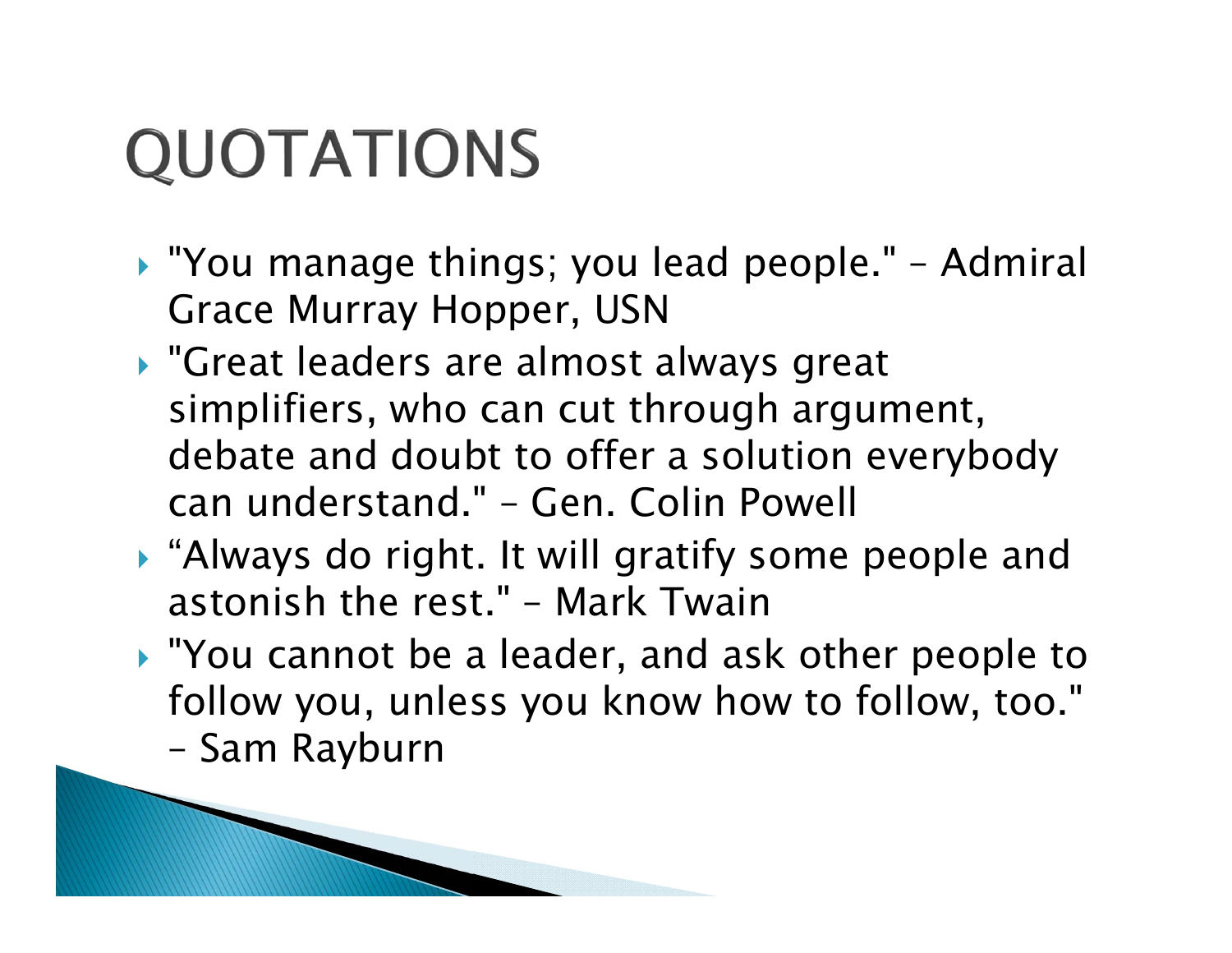## POLITICS AND LEADERSHIP

- ▶ Politics is the art of the possible utilizing power and relationships to achieve a given end
- Leadership is the art of getting someone else to do something you want done because he wants to do it. Dwight D. Eisenhower

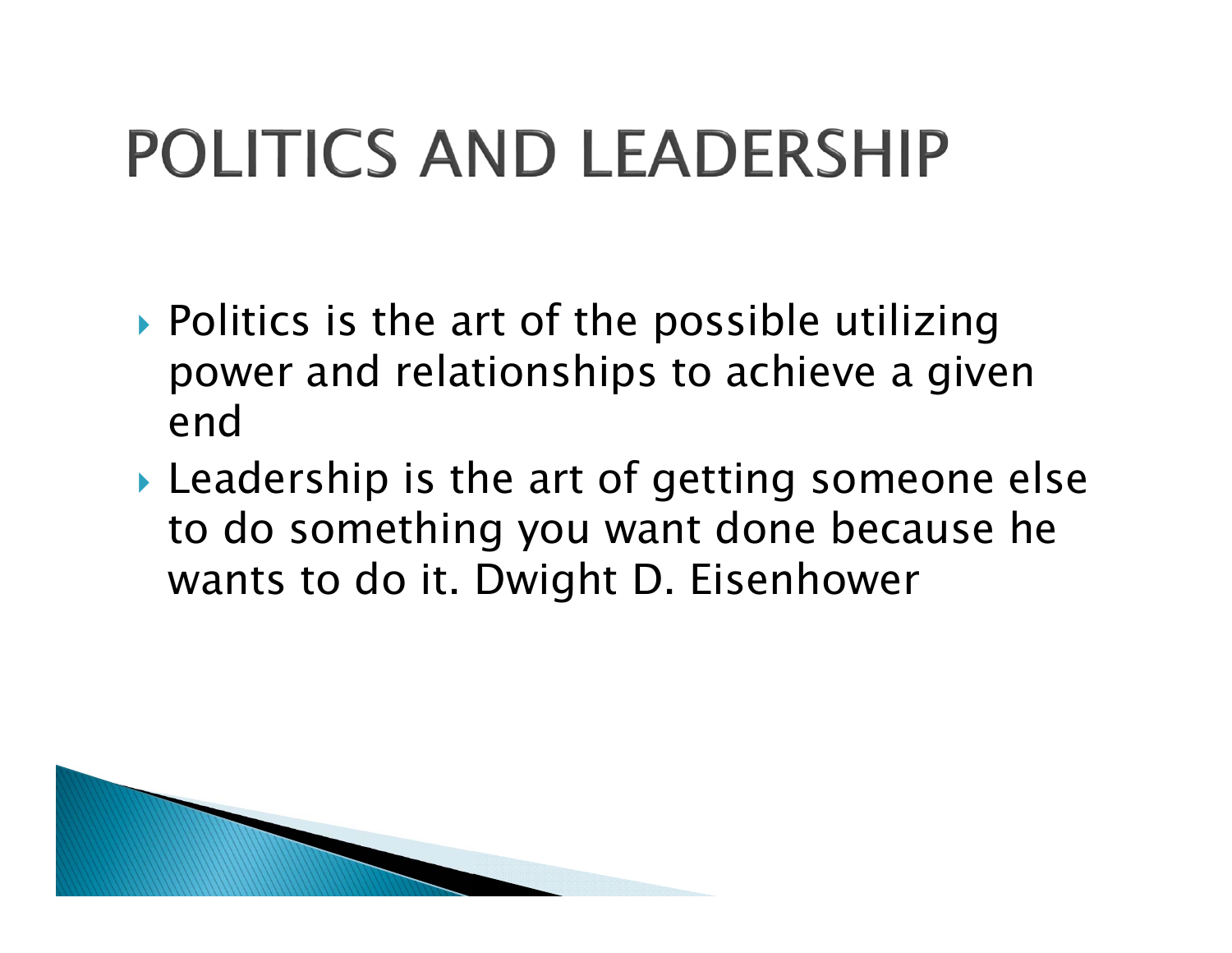#### **TRANSACTIONAL LEADERSHIP**

 Transactional leadership, also known as managerial leadership, focuses on supervision, organization, and group performance; transactional leadership is a style of leadership in which leaders promote compliance by followers through both rewards and punishments.

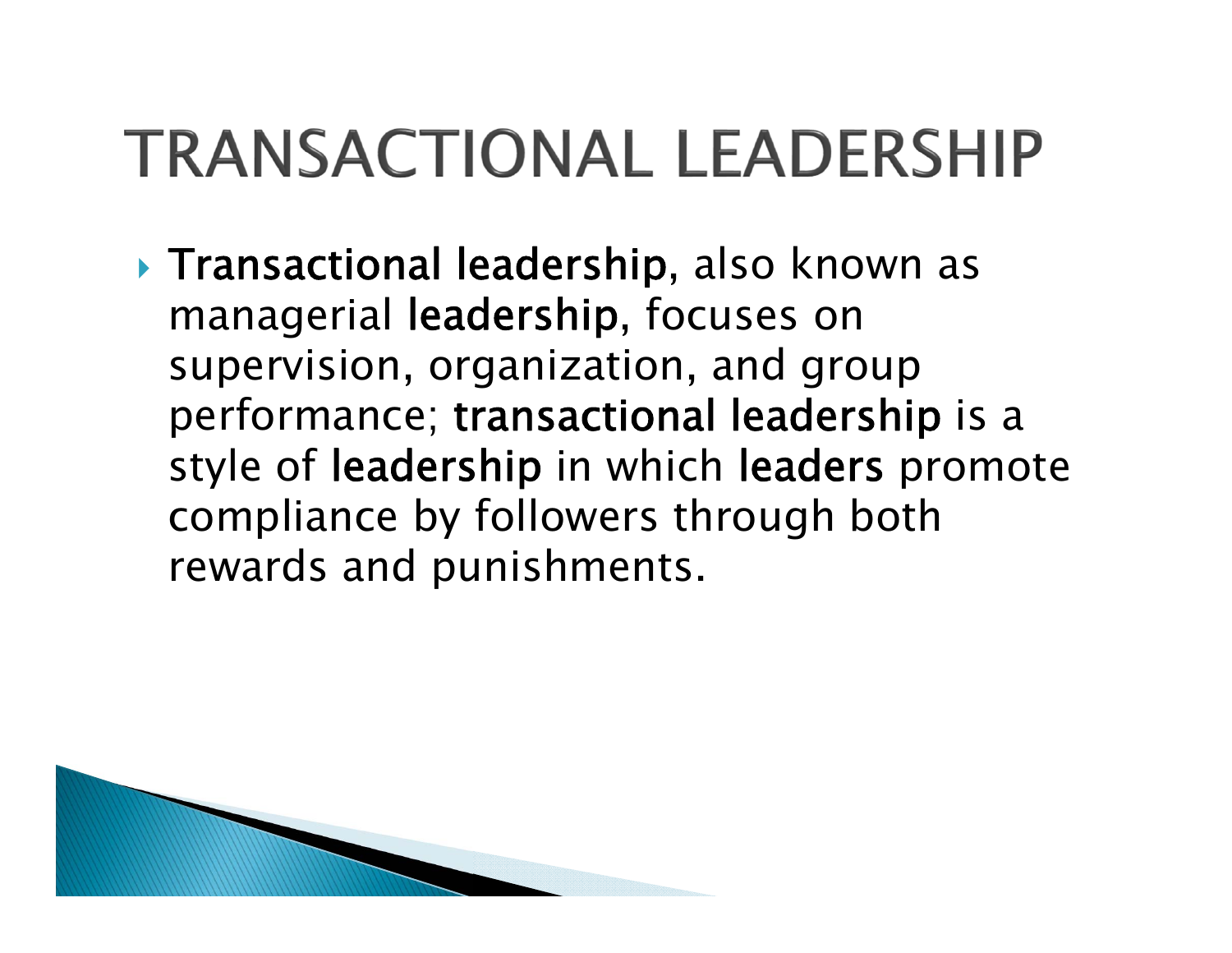#### TRANSFORMATIONAL

**Transformational leadership is a style of** leadership where a leader works with subordinates to identify needed change, creating a vision to guide the change through inspiration, and executing the change in tandem with committed members of a group.

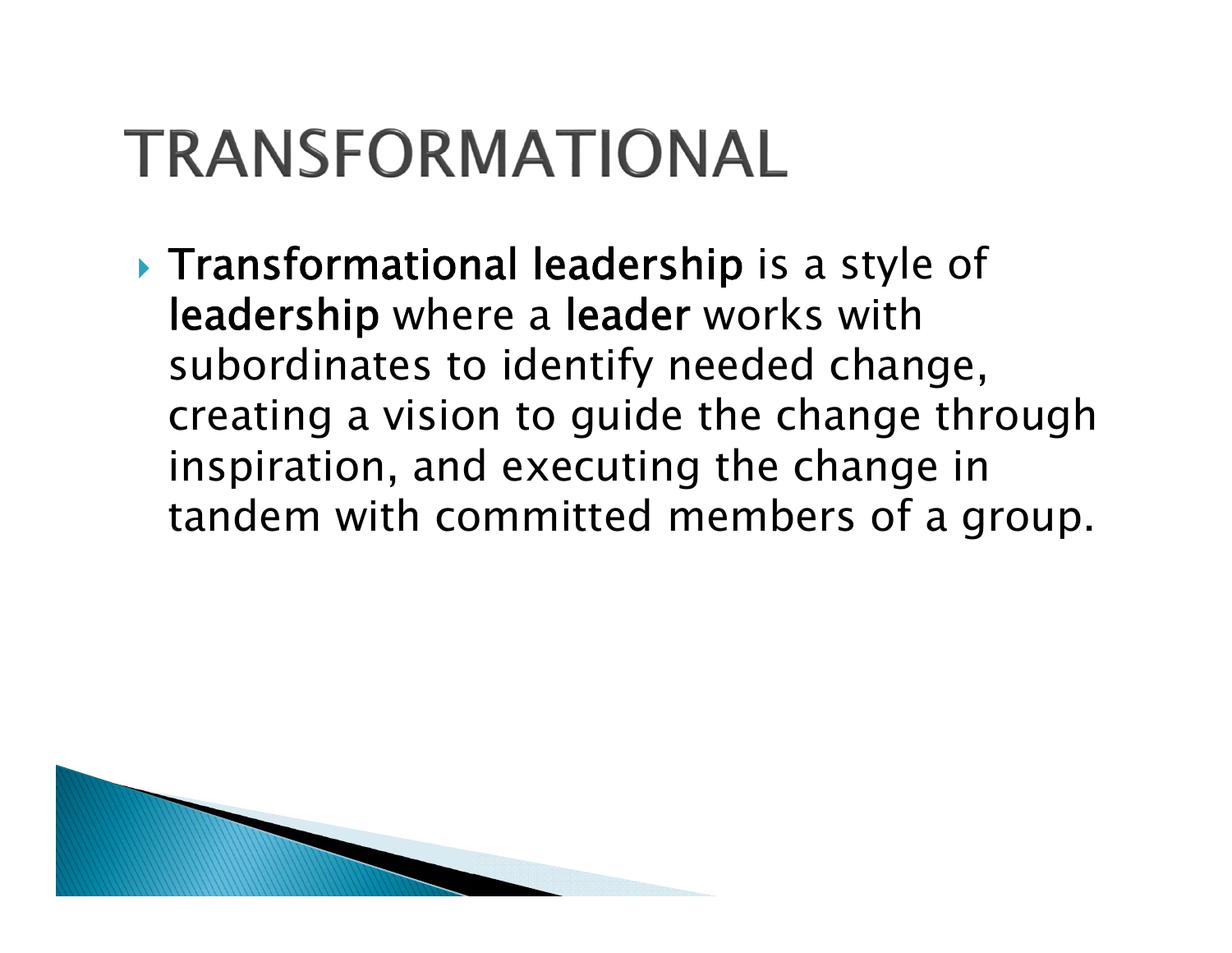#### **SIX LEADERSHIP STYLES**

- Six Emotional Leadership Styles
- Visionary | Coaching | Affiliative | Democratic | Pace-setting | Commanding | See also

Source:Daniel Goleman, Richard Boyatzis and Annie McKee, Primal Leadership, Realizing the Power of Emotional Intelligence. Macmillan, 2012

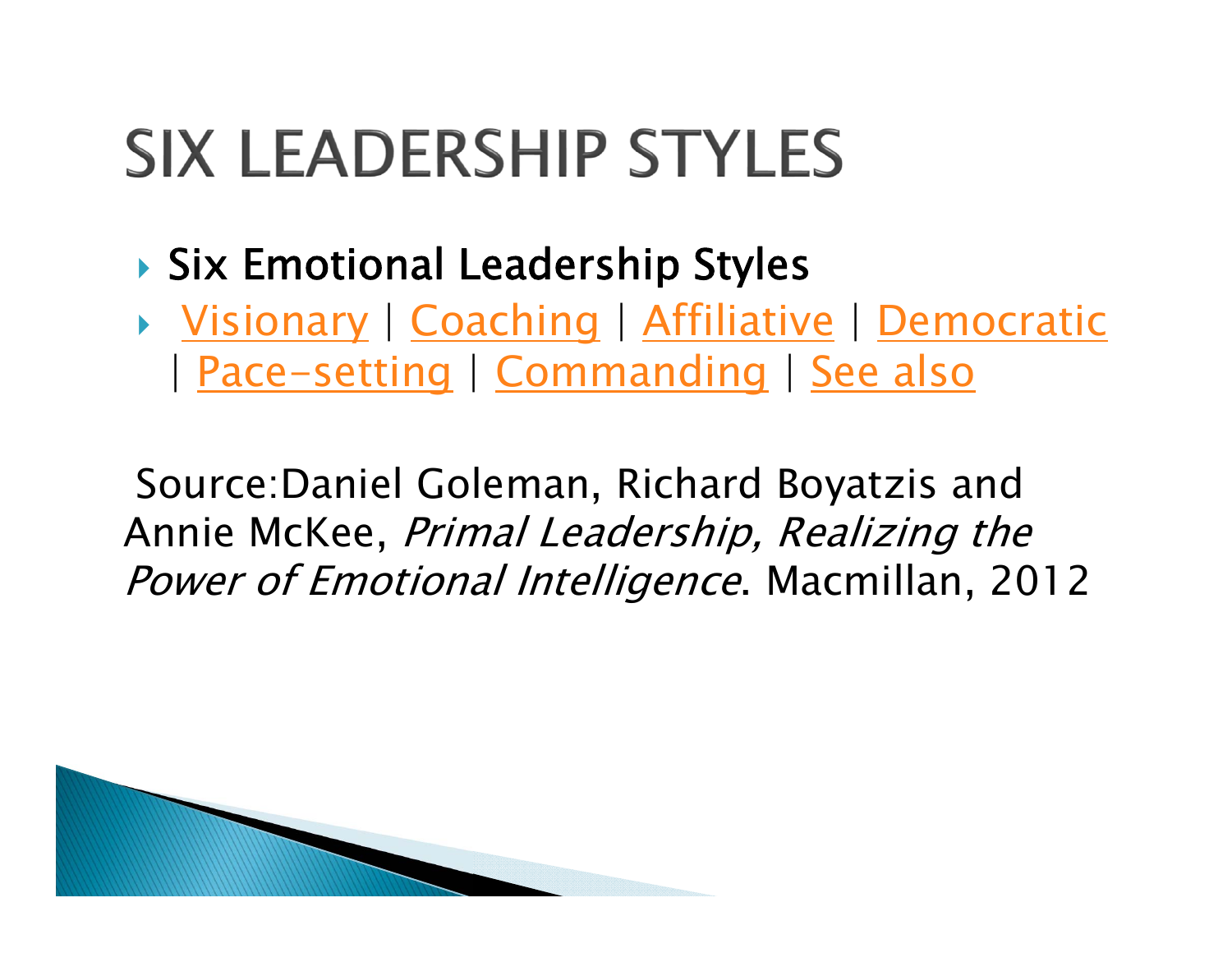#### **VISIONARY LEADER**

**ANTIQUES COMMENTANT COMMENTANT COMMENTANT COMMENTANT COMMENTANT COMMENTANT COMMENTANT COMMENTANT COMMENTANT COMMENTANT COMMENTANT COMMENTANT COMMENTANT COMMENTANT COMMENTANT COMMENTANT COMMENTANT COMMENTANT COMMENTANT COM** 

- The Visionary Leader moves people towards a shared vision, telling them where to go but not how to get there - thus motivating them to struggle forwards. They openly share information, hence giving knowledge power to others.
- ▶ They can fail when trying to motivate more experienced experts or peers.
- This style is best when a new direction is needed.
- Overall, it has a very strong impact on the climate.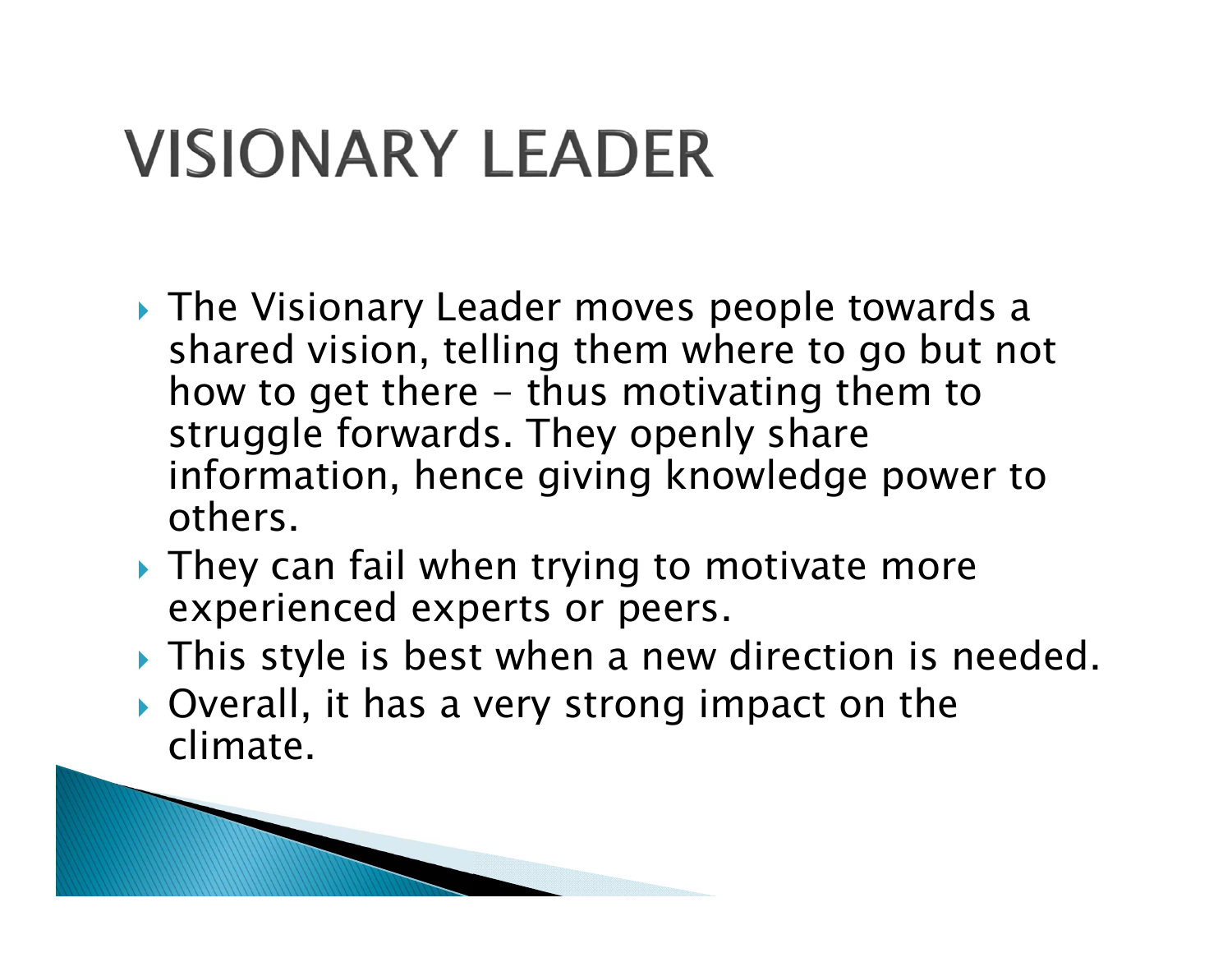## **COACHING LEADER**

**ANTIQUES COMMENTANT COMMENTANT COMMENTANT COMMENTANT COMMENTANT COMMENTANT COMMENTANT COMMENTANT COMMENTANT COMMENTANT COMMENTANT COMMENTANT COMMENTANT COMMENTANT COMMENTANT COMMENTANT COMMENTANT COMMENTANT COMMENTANT COM** 

- The Coaching Leader connects wants to organizational goals, holding long conversations even beyond the workplace, helping people find strengths and weaknesses and tying these to career aspirations and actions. They are good at delegating challenges and demonstrating faith that demands justification which in turn leads to loyalty.
- Done badly, this style looks like micromanaging.
- It is best used when individuals need to build long-term capabilities.
- It has a highly positive impact on the climate.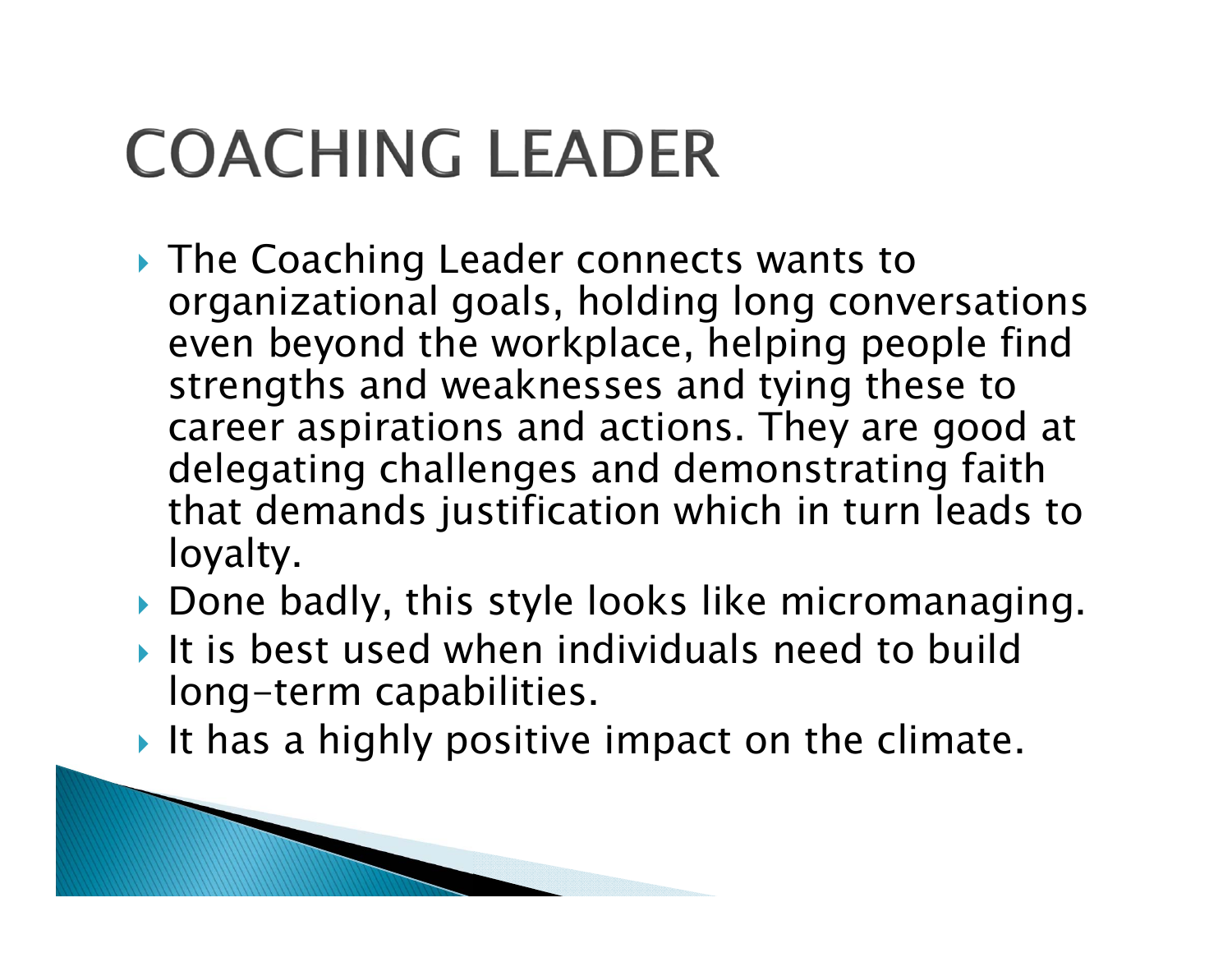### **AFFILIATIVE LEADER**

- ▶ The Affiliative Leader creates people connections and thus harmony within the organization. It is a very collaborative style which focuses on emotional needs over work needs.
- When done badly, it avoids emotionally distressing situations such as negative feedback. Done well, it is often used alongside visionary leadership.
- It is best used for healing rifts and getting through stressful situations internally.

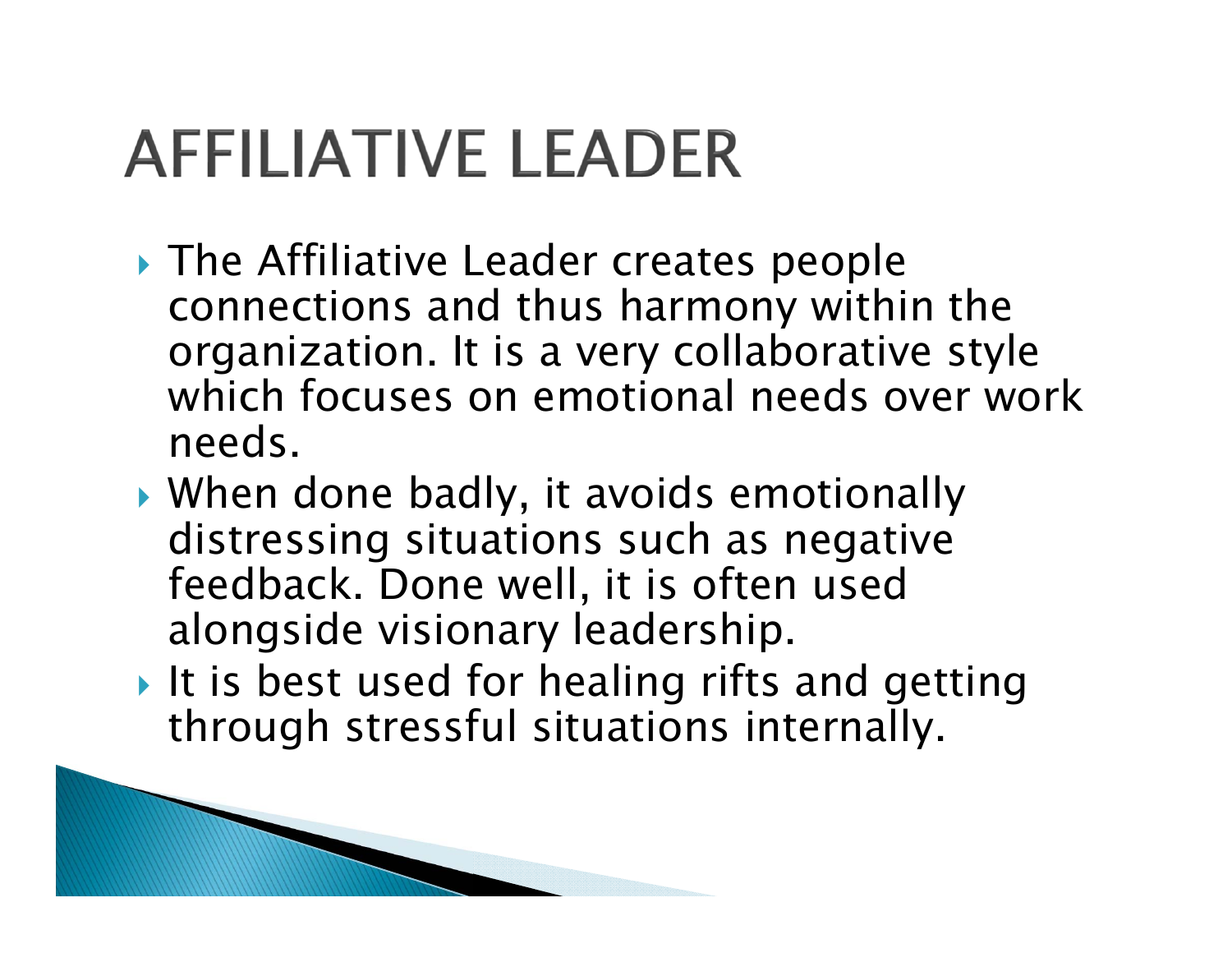#### **DEMOCRATIC LEADER**

- The Democratic Leader acts to value inputs and commitment via participation, listening to both the bad and the good news.
- When done badly, it looks like lots of listening but very little effective action.
- It is best used to gain buy-in or when simple inputs are needed ( when *you* are uncertain).
- It has a positive impact on climate.

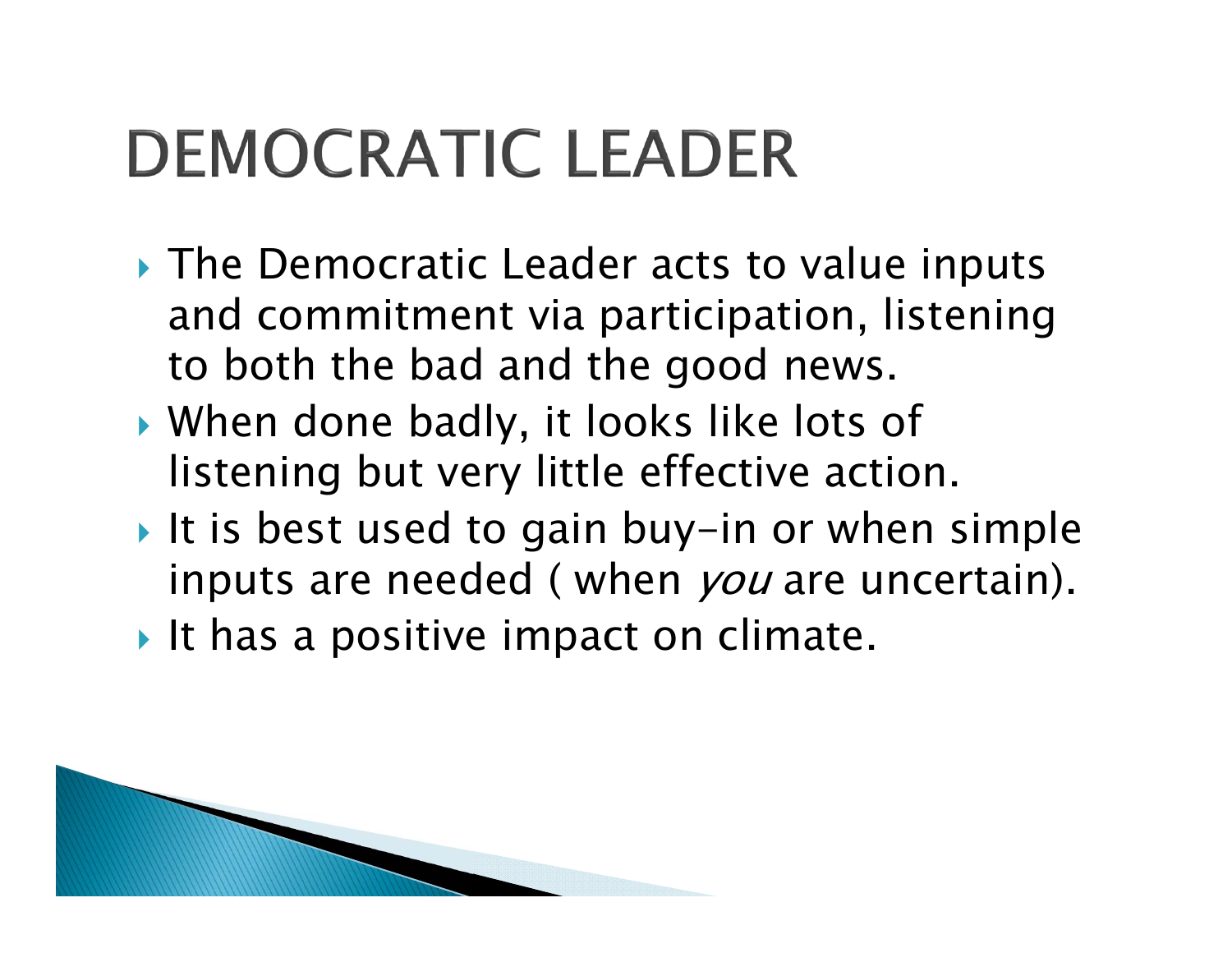#### **PACE SETTING LEADER**

- The Pace-setting Leader builds challenge and exciting The Pace-setting Leader builds challenge and exciting<br>goals for people, expecting excellence and often<br>exemplifying it themselves. They identify poor performers<br>and demand more of them. If necessary, they will roll up<br>thei
- They tend to be low on guidance, expecting people to know what to do. They get short term results but over the long term this style can lead to exhaustion and decline.
- Done badly, it lacks Emotional Intelligence, especially selfmanagement.
- It is best used for results from a motivated and competent team. It could have a negative effect on climate (because it is often poorly done).

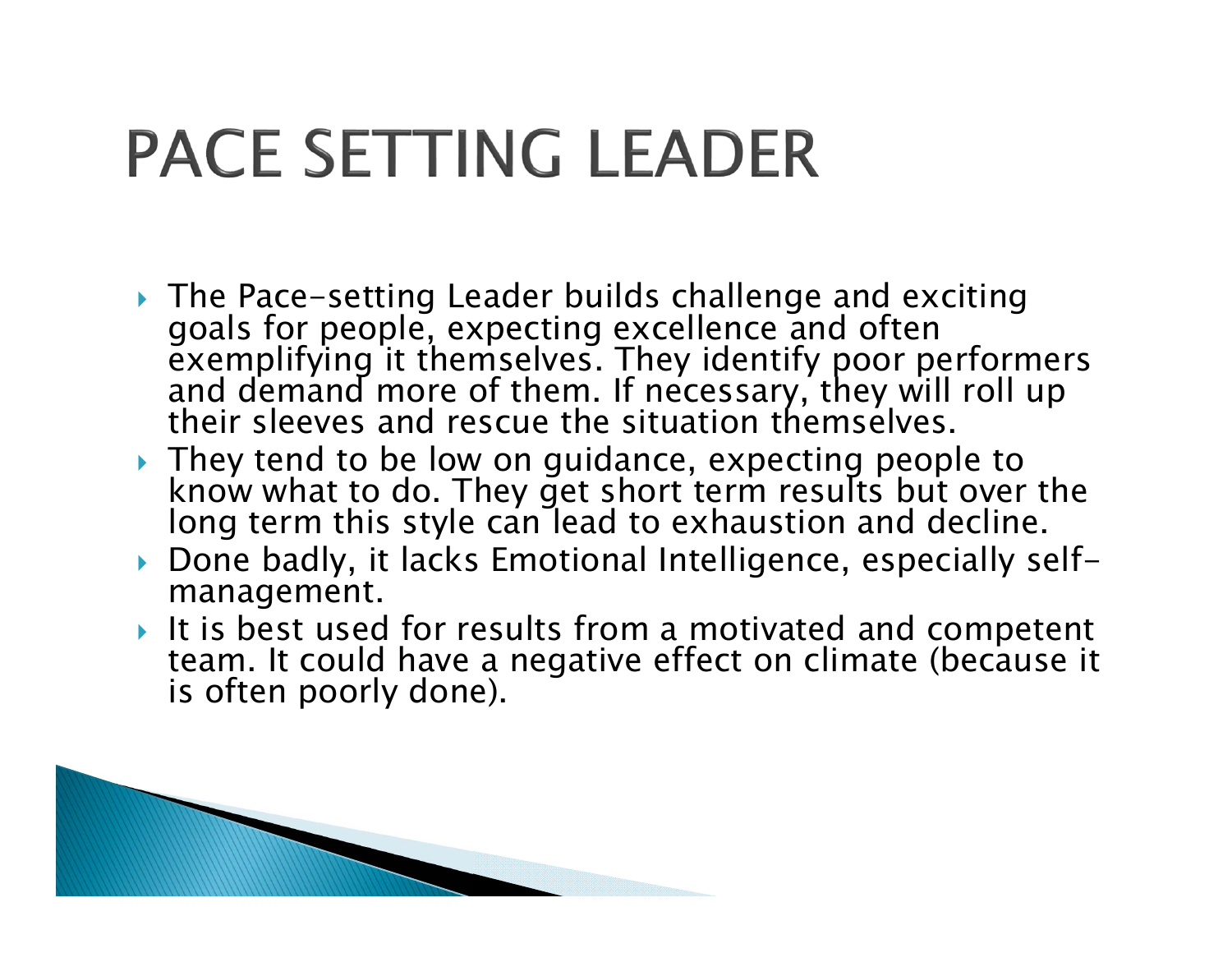#### **COMMANDING LEADER**

**MARRIOT COMMENT** 

- The Commanding Leader soothes fears and gives clear directions by his or her powerful stance, commanding and expecting full compliance (agreement is not needed). They need emotional self-control for success and can seem cold and distant.
- This approach is best in times of crisis (especially external situations) when you need unquestioned rapid action and with problem employees who do not respond to other methods.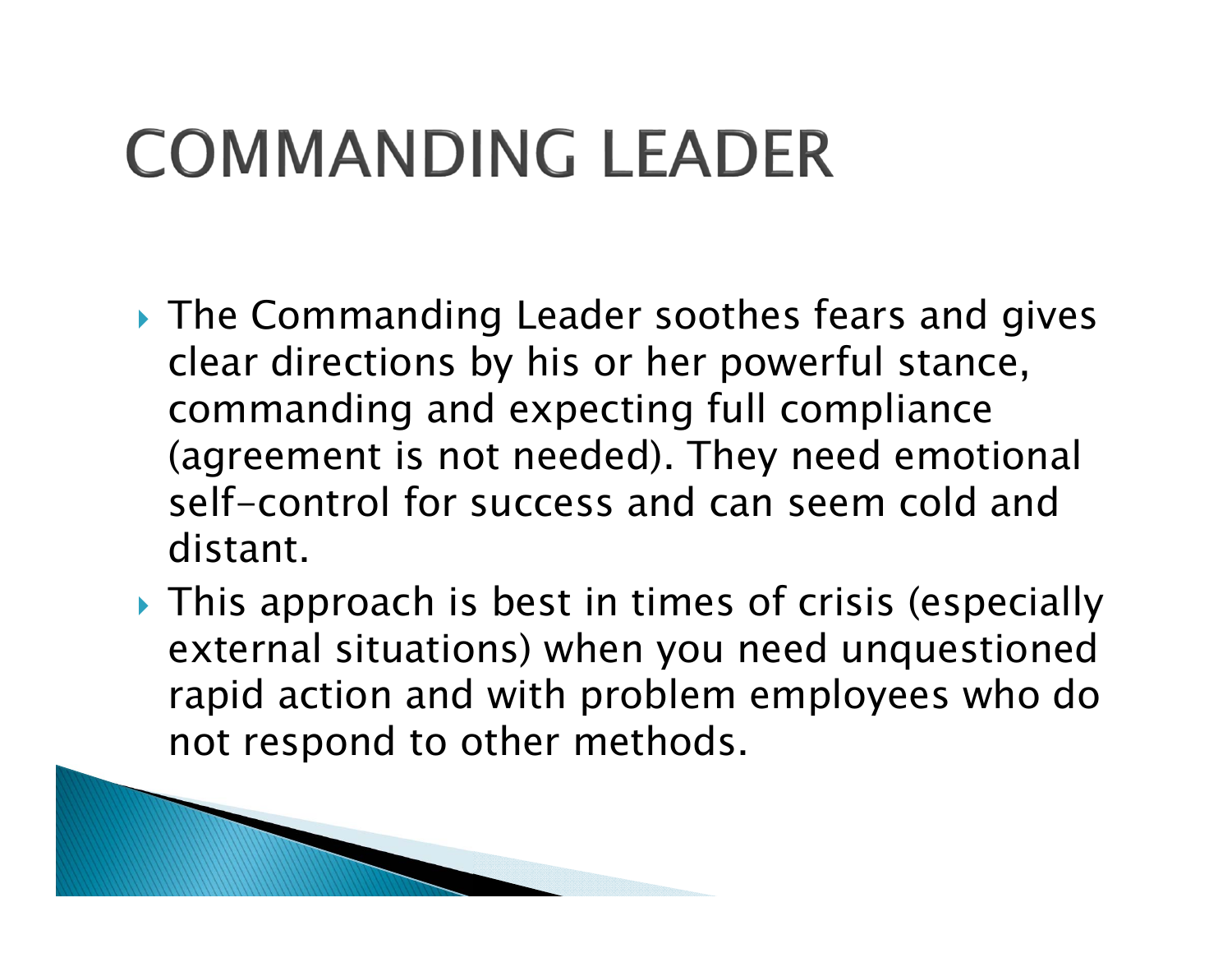#### AMBITION, KNOWLEDGE, COURAGE

- AMBITION reflects personal drive
- KNOWLEDGE reflects preparation
- COURAGE reflects values

#### $\blacktriangleright$ IN EQUAL MEASURE

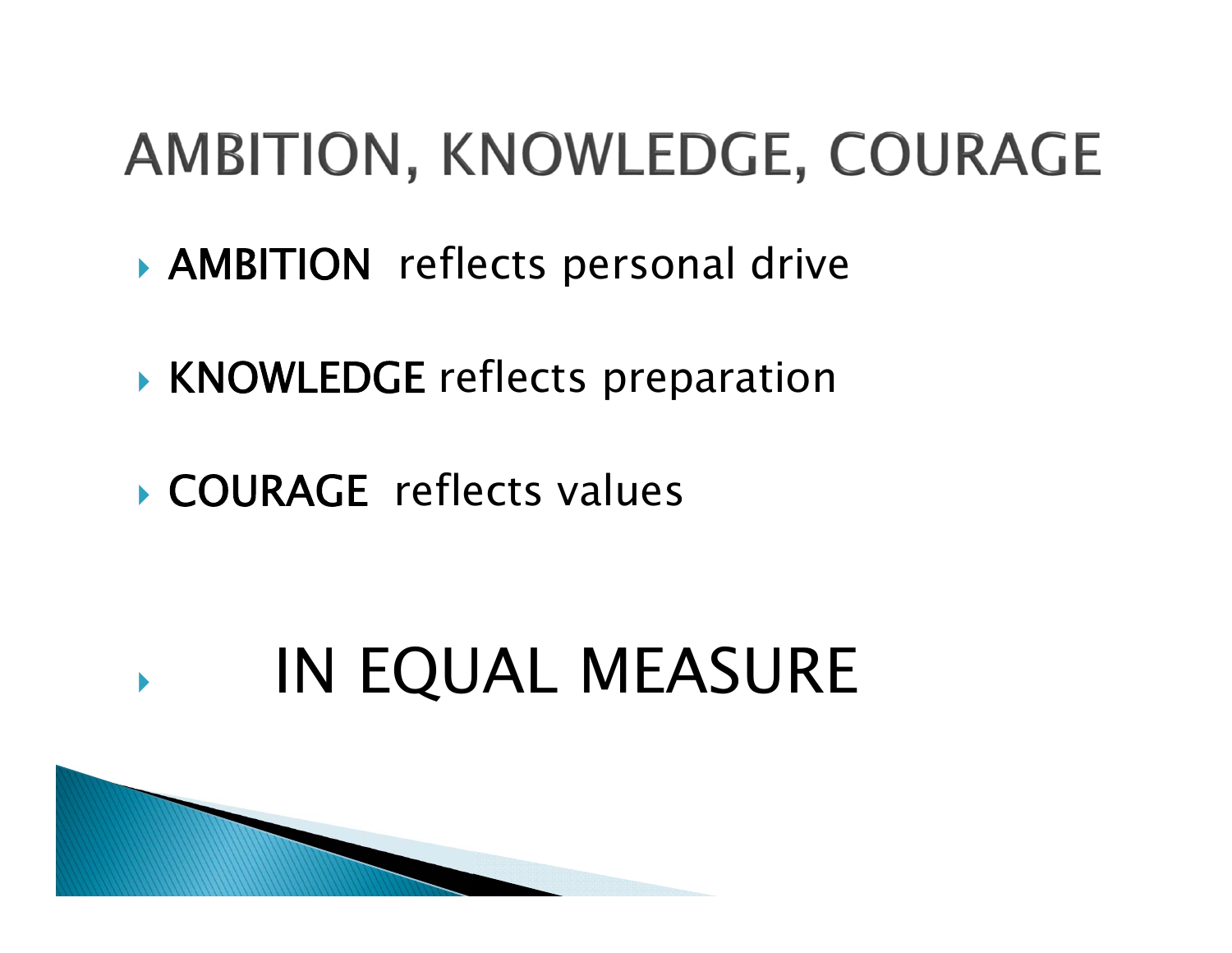#### **INNOVATION**

 "Problems cannot be solved by thinking within the framework that the problems were created." Albert Einstein

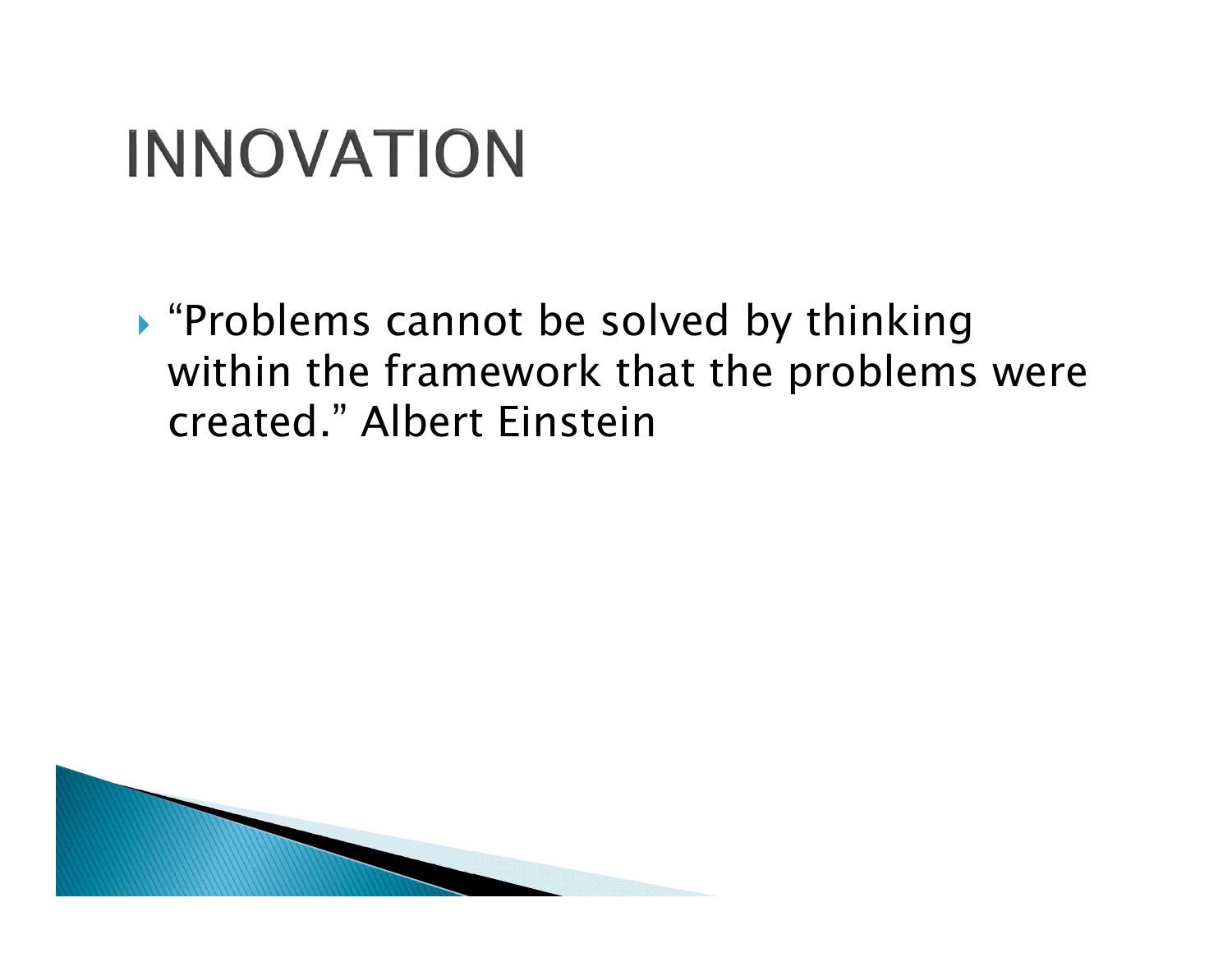#### WE CANNOT DO THAT



"Your proposal is innovative. Unfortunately, we won't be able to use it because we've never tried something like this before."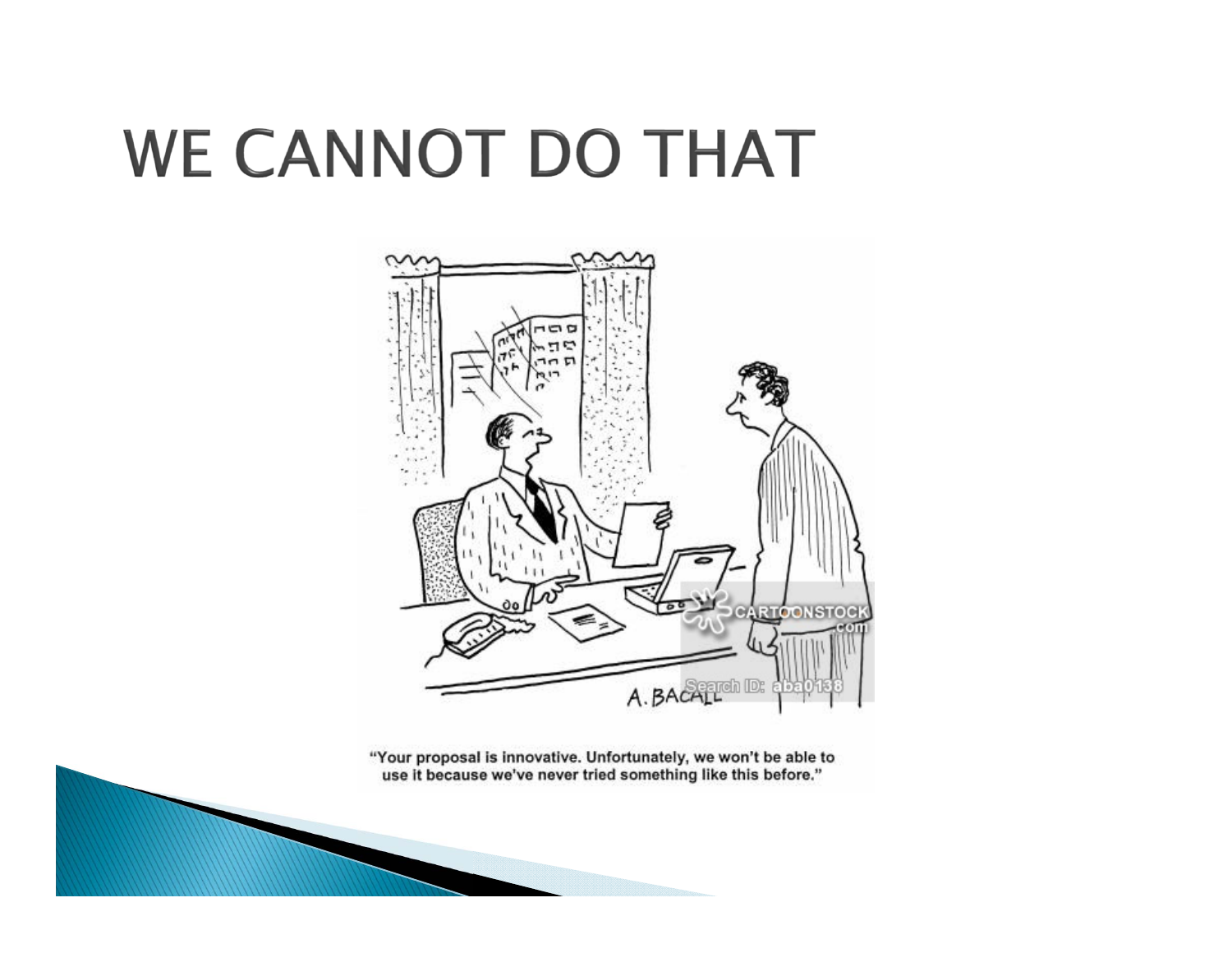#### LETS REVIEW AND ANALYZE

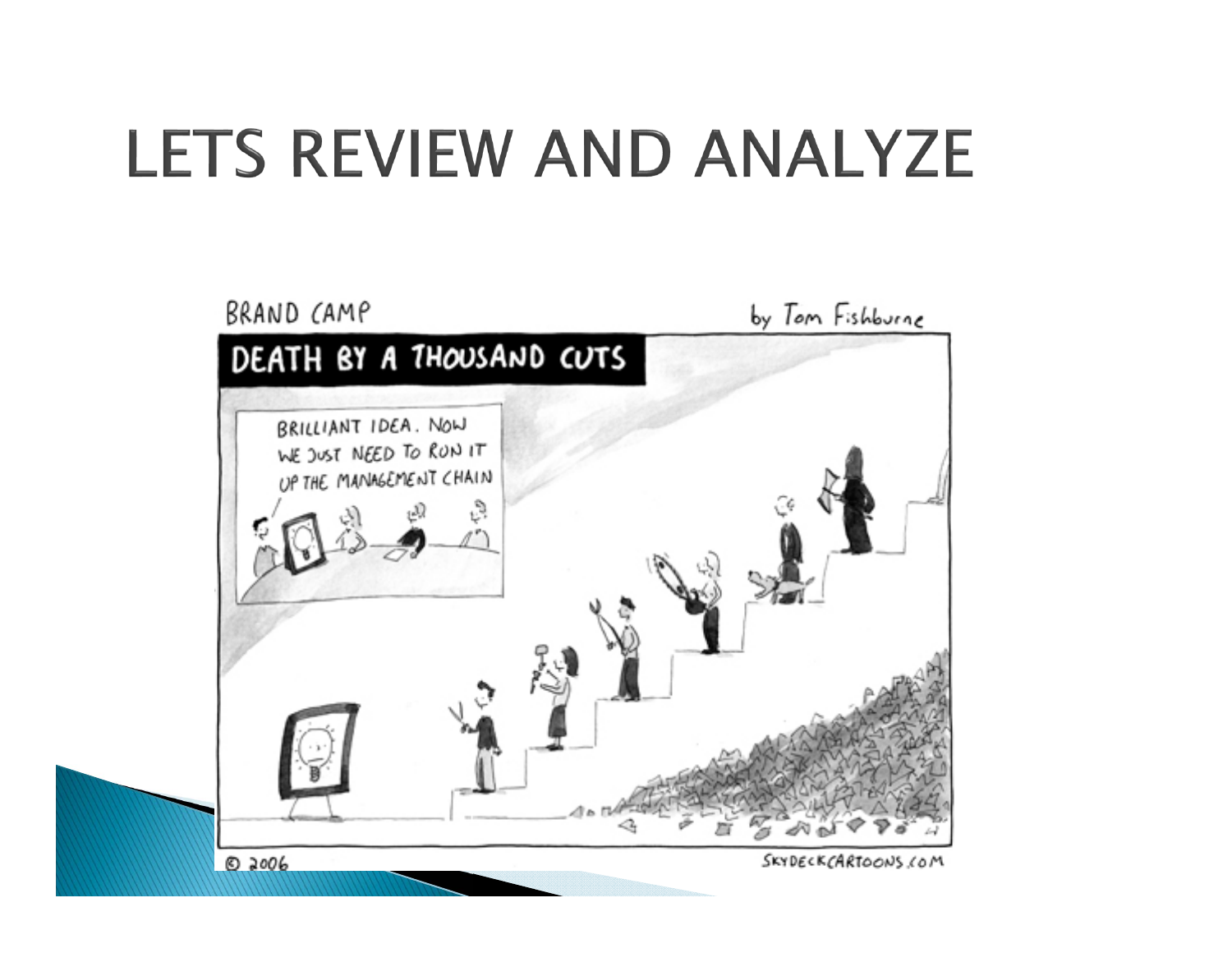#### **EVERYONE WANTS LEADERSHIP**



"Thanks, Pop, but today's kids don't want<br>money, they want leadership."